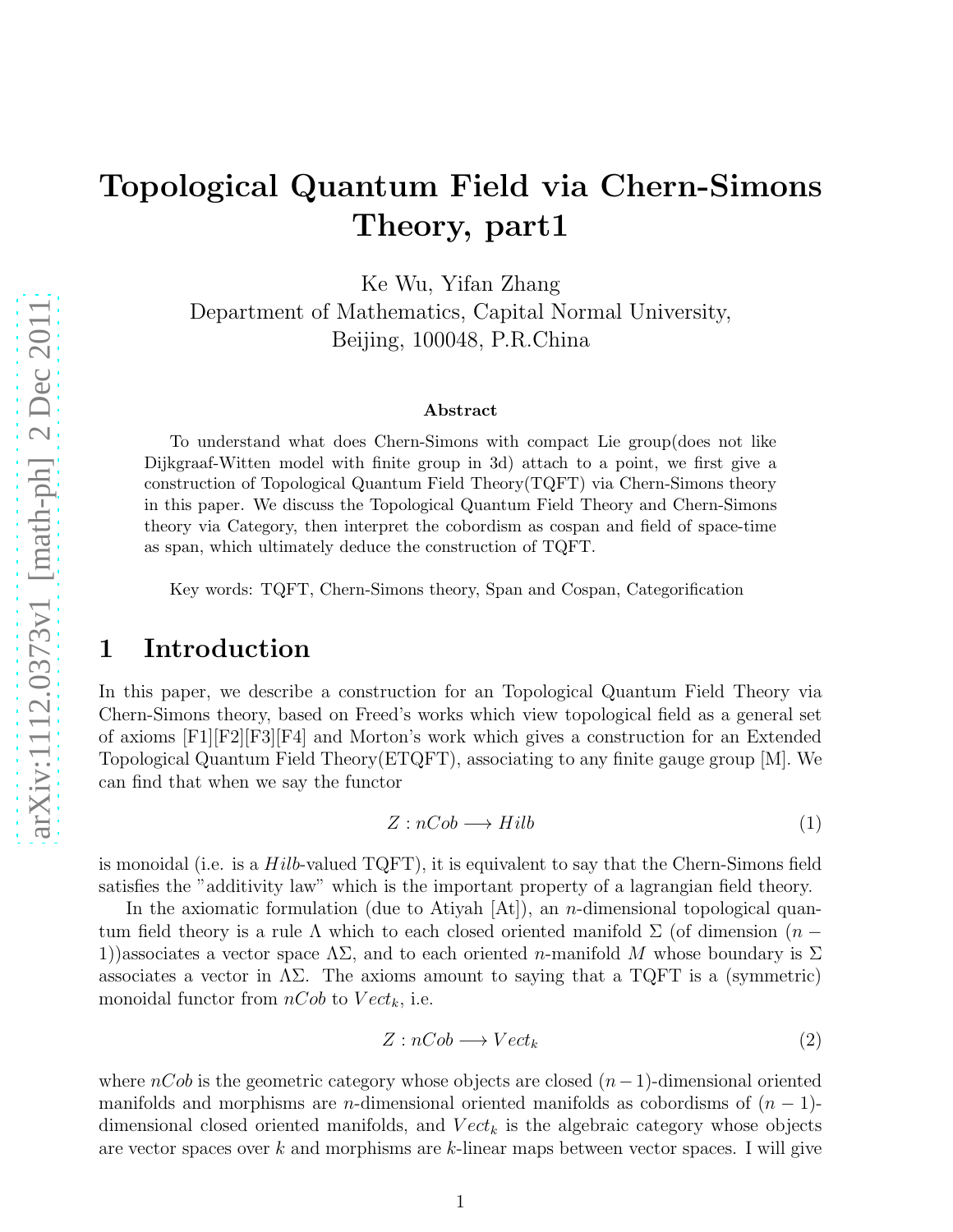the concrete definition and the example of  $2d$ -TQFT in §2 [Ab]. Mathematical interest in  $TQFTs$  stems from the observation that they produce invariants of closed manifolds [S]. Meanwhile, Physical interest in  $TQFTs$  comes mainly from the observation that  $TQFTs$ possess certain features one expects from a theory of quantum gravity and approach to quantum field theory [DW]. It serves as a model in which one can do calculations and gain experience before embarking on the quest for full-fledged theory.

The "degroupoidification" functor gives a representation of  $Span(Gpd)$  in  $Veck_k$  which can views as a TQFT that be constructed via gauge theory associates to any finite gauge group. The reader may find more details on this program in a review by Baez, Hoffnung and Walker [BHW], though it is not obvious to refer. In this paper, we get a construction via Chern-Simons theory associated to any compact Lie group.

For a compact Lie group (usually restrict to connected and simply connected case), and integral cohomology class  $\lambda \in H^4(BG)$ , we can construct Chern-Simons theory on 3d manifold  $[F2][SW]$ . If X is a closed, oriented 3d-manifold, then the action is a complex number with unit norm. This is the exponential of  $2\pi i$  times the usual action, which is a real number determined modulo the integers. If X has a nonempty boundary, then the action is an element of unit normal in an abstract metrized complex line which depends on the restriction of the field to  $\partial X$ . This line is called Chern-Simons line, and we can prove the action satisfies the "Functoriality" "Orientation" "Additivity" and "gluing", which illustrate the important properties of a lagrangian field theory. This part will appear in §3.

To construct the TQFT, we first should construct a functor  $\sharp$  from  $nCob$  to  $Span(FT)$  of field space category. In §4, we view cobordisms as cospan and field space as span. Then the composition of span is just the fiber product of groupoid, which will explain the "additivity law" of the Chern-Simons action.

The most important part of this article is §5, which gives us the construction of TQFT via the functor ♮. For Chern-Simons theory, we can get a Hilbert space from any oriented closed 2d-manifold and a linear map from the span views as the cobordism via the functor **1.** That is to say we get another functor  $\heartsuit$ 

$$
\heartsuit:Span(FT) \longrightarrow Hilb \tag{3}
$$

Then we compose the two functors to get the TQFT.

### 2 Topological Quantum Field Theories

Consider the fundamental formula of quantum field theory

$$
\langle \hat{A}_2 | U | \hat{A}_1 \rangle = \int_{\Sigma_1 = A_1}^{\Sigma_2 = A_2} \mathcal{D}A \exp\{iS[A]\} \tag{4}
$$

We have now developed the appropriate mathematical language to understand this equation. We thus define a topological quantum field theory  $(Hilb$ -valued TQFT) as a symmetric monoidal functor

$$
Z: nCob \longrightarrow Hilb
$$

To begin, we must give some explicit information about the categories of  $nCob$  and  $Hilb$ we are interested in.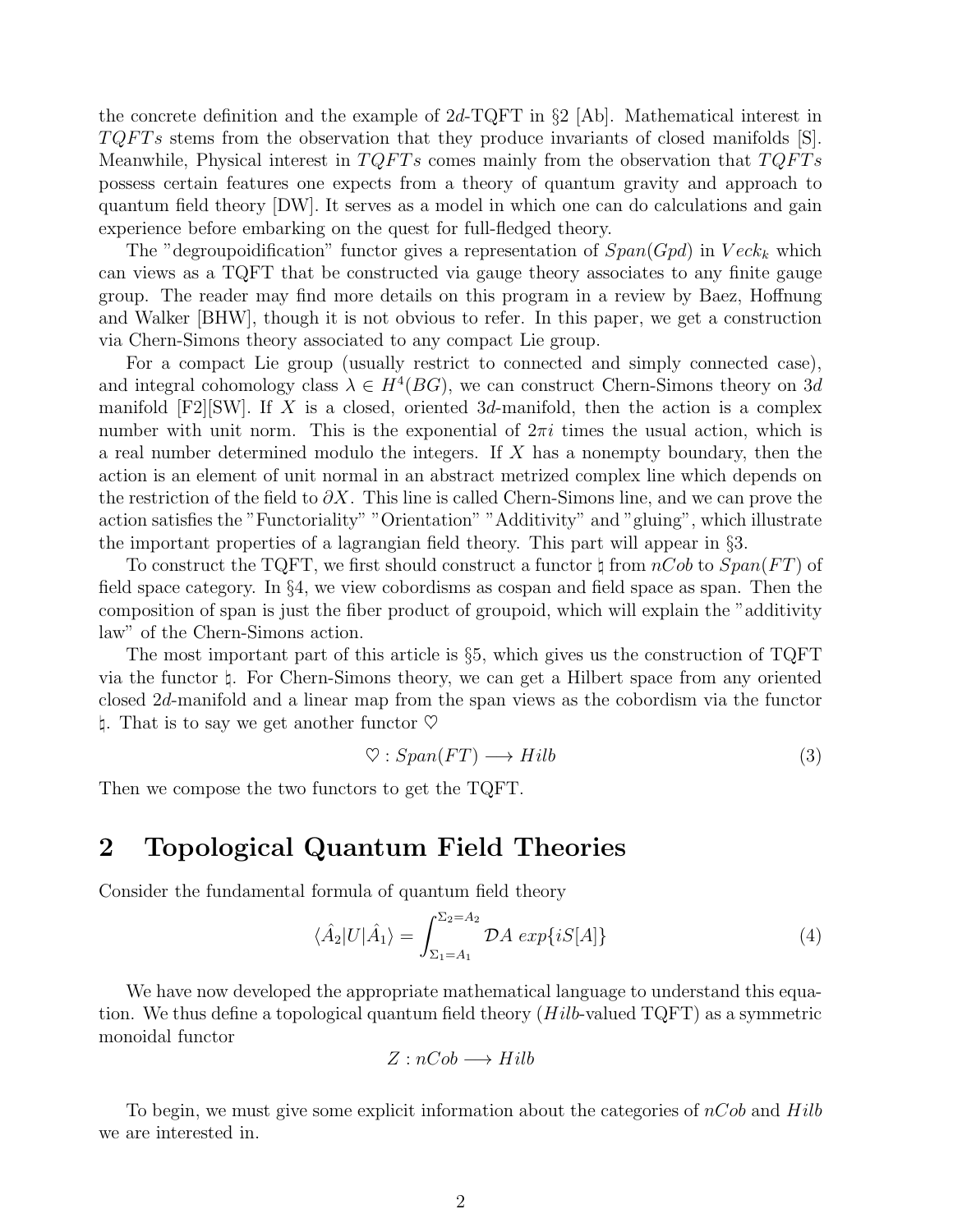#### 2.1 The Category  $nCob$

The category which quantum field theory concerns itself with is called  $nCob$ , the "n dimensional cobordism category" [B], and the rough definition is as follows. Objects are oriented closed (that is, compact and without boundary)  $(n-1)$ -manifolds  $\Sigma$ , and arrows  $M : \sigma_1 \longrightarrow \sigma_2$  are compact oriented *n*-dimensional manifold M which are cobordisms from  $\Sigma_1$  to  $\Sigma_2$ . Composition of cobordisms  $M : \sigma_1 \longrightarrow \sigma_2$  and  $N : \sigma_2 \longrightarrow \sigma_3$  is defined by gluing M to N along  $\Sigma_2$ .

Let us fill in the details of this definition. Let  $M$  be an oriented n-manifold with boundary  $\partial M$ . Then one assigns an induced orientation to the connected components  $\Sigma$  of  $\partial M$ by the following procedure. For  $x \in \Sigma$ , let  $(v_1, \dots, v_{(n-1)}, v_n)$  be a positive basis for  $T_xM$ chosen in such a way that  $(v_1, \dots, v_{(n-1)}) \in T_x \Sigma$ . It makes sense to ask whether  $v_n$  points inward or outward from M. If it points inward, then an orientation for  $\Sigma$  is defined by specifying that  $(v_1, \cdot, v_{(n-1)})$  is a positive basis for  $T_xM$ . If M is one dimensional, then  $x \in \partial M$ is defined to have positive orientation if a positive vector in  $T_xM$  points into M, otherwise it is defined to have negative orientation.

Let  $\Sigma_1$  and  $\Sigma_2$  be closed oriented  $(n-1)$ -manifolds. An cobordism from  $\Sigma_1$  to  $\Sigma_2$  is a compact oriented *n*-manifold  $M$  together with smooth maps

$$
\Sigma_1 \longrightarrow M \longleftarrow \Sigma_2
$$

where *i* is a orientation preserving diffeomorphism of  $\Sigma$  onto  $i(\Sigma_1) \in M$ , i' is an orientation reversing diffeomorphism of  $\Sigma'$  onto  $i'(\Sigma_2) \in M$ , such that  $i(\Sigma_1)$  and  $i'(\Sigma_2)$  (called the inand out-boundaries respectively) are disjoint and exhaust  $\partial M$ . Observe that the empty set  $\varphi$  can be considered as an  $(n-1)$ -manifold.

For a given n, one can construct the (smooth) cobordism category  $nCob$ . Objects are closed, oriented  $(n-1)$ -manifolds  $\Sigma$ , and arrows  $M : \sigma_1 \longrightarrow \sigma_2$  are cobordism. In order to make this a well-defined category with identity arrows, we must quotient out diffeomorphic cobordisms. Specifically, let M and M' be cobordisms from  $\Sigma_1$  to  $\Sigma_2$ . Then they are considered equivalent if there is an orientation preserving diffeomorphism  $\psi : M \longrightarrow M'$ making the diagram commute.

After identifying equivalent cobordisms, the "cylinder"  $\Sigma \times [0, 1]$  functions as the identity arrow for  $\Sigma$ . The cobordism category is a geometric category which captures the way n-manifolds glue together.

Furthermore,  $nCob$  is a symmetric monoidal category with the disjoint union as its monoidal product, ø as its identity, and twist diffeomorphism  $T_{\Sigma_1,\Sigma_2}$  :  $\Sigma_1 \sqcup \Sigma_2 \longrightarrow \Sigma_2 \sqcup \Sigma_1$  satisfies the symmetric condition. We denote this symmetric monoidal category  $(nCob, \sqcup, \emptyset, T)$ . For more detail, you can read the book [K].

#### 2.2 The Category Hilb

The category  $Hilb$  is simple whose objects are Hilbert spaces over  $k$ , and arrows are bounded linear maps between Hilbert spaces. Obviously, Hilb is a symmetric monoidal category which we usually denote it  $(Hilb, \otimes, k, \sigma)$  where  $\otimes$  is the common tensor product of vector space and symmetric condition is hold for  $\sigma : A \otimes B \longrightarrow B \otimes A$ . We don't focus much energy on this category.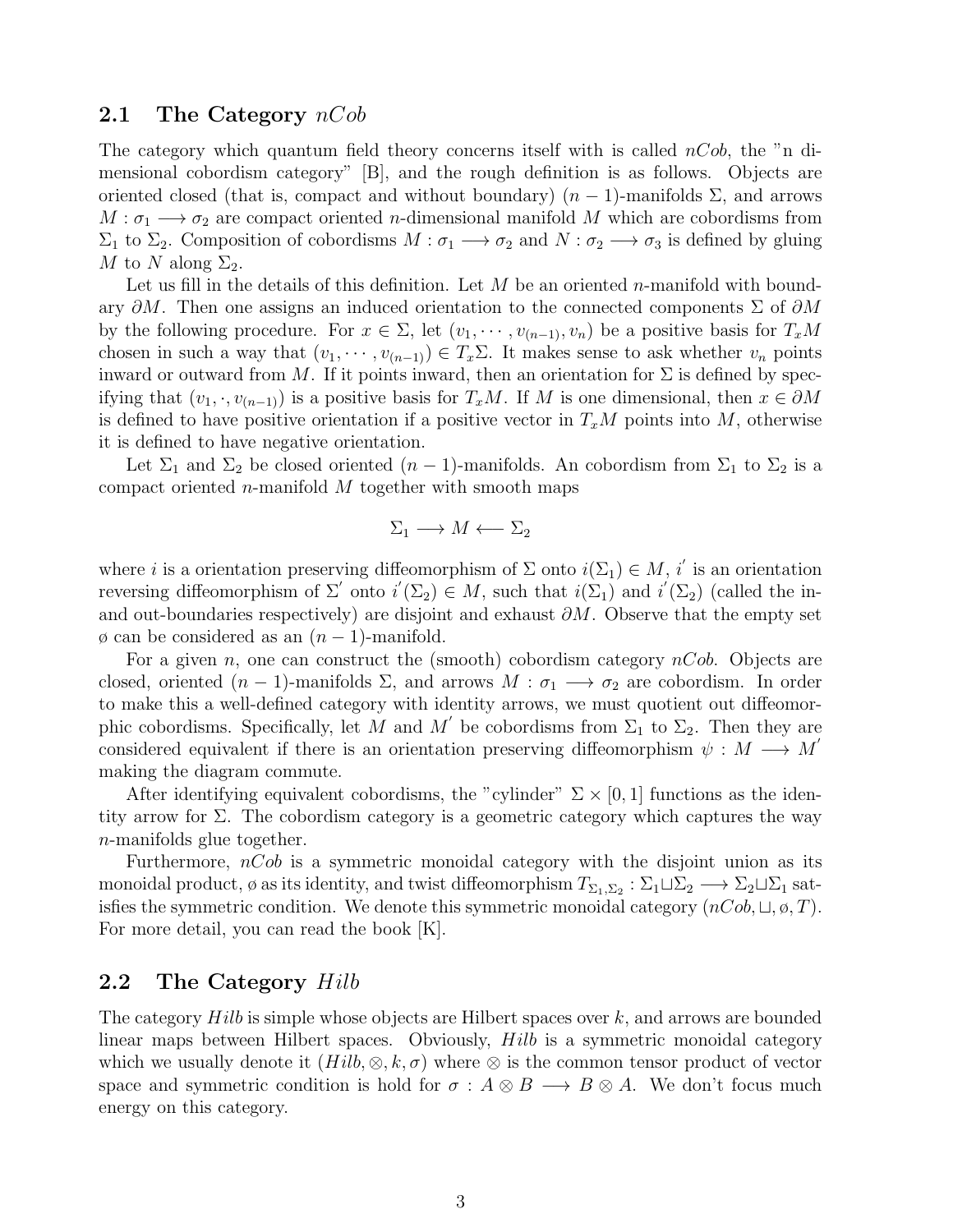#### 2.3 The definition of TQFT

**Definition 2.3.1** An n-dimensional topological quantum field theory (TQFT) is a rule  $\Lambda$ which to each closed oriented  $(n-1)$ -manifold  $\Sigma$  associates a vector space  $\Lambda \Sigma$ , and to each oriented cobordism  $M : \Sigma_1 \longrightarrow \Sigma_2$  associates a linear map  $\Lambda M$  from  $\Lambda \Sigma_1$  to  $\Lambda \Sigma_2$ . This rule Λ must satisfy the following five axioms.

1. Two equivalent cobordisms must have the same image:

$$
M \cong M' \Longrightarrow \Lambda M = \Lambda M'
$$

- 2. The cylinder  $\Sigma \times [0, 1]$ , thought of as a cobordism from  $\Sigma$  to itself, must be sent to the identity map of  $\Lambda\Sigma$ .
- 3. Given a decomposition  $M = M_1 M_2$  then

$$
\Lambda M = (\Lambda M_1)(\Lambda M_2) \qquad \text{(composition of linear maps)}
$$

- 4. Disjoint union goes to tensor product: if  $\Sigma = \Sigma_1 \sqcup \Sigma_2$  then  $\Lambda \Sigma = \Lambda \Sigma_1 \otimes \Lambda \Sigma_2$ . This must also hold for cobordisms: if  $M : \Sigma_0 \longrightarrow \Sigma_1$  is the disjoint union of  $M' : \Sigma'_0 \longrightarrow \Sigma'_1$ 1 and  $M^{''}: \Sigma_0^{''} \longrightarrow \Sigma_1^{''}$ " then  $\Lambda M = \Lambda M' \otimes \Lambda M''$ .
- 5. The empty manifold  $\Sigma = \emptyset$  must be sent to the ground field k.

Remark : The first two axioms express that the theory is topological: the evolution depends only on the diffeomorphism class of space-time, not on metric structure. Axiom (4) reflects a standard principle of quantum mechanics: that the state space of two independent systems is the tensor product of the two state spaces.

Towards a categorical interpretation of the axioms of the topological quantum field theory [B], we say a Hilb-valued TQFT [L]is just a symmetric monoidal functor from  $(nCob, \sqcup, \emptyset, T)$ to  $(Hilb, \otimes, k, \sigma)$ , i.e.

$$
Z: (nCob, \sqcup, \emptyset, T) \longrightarrow (Hilb, \otimes, k, \sigma) \tag{5}
$$

#### 2.4 2d-topological quantum field theory

From the mathematical view, the classification of  $nd-TQFT$  is very important. For general n, this question is so difficult to solve. But the classification of Extended TQFT has been complete done by Lurie [L]. In this subsection, we will outline the results of the classification of 2d-TQFT, rather than one of Extended TQFT.

The first statement that  $2d - TQFTs$  are commutative Frobenius algebras appears in Dijkgraaf's thesis (89) [D], but mathematical proofs didn't appear until the work of L.Abrams(95), S.Swain(95), T.Quinn(95), and B.Dubrovin(96). In order to give the correspondence, we first need the following "generators-relations" theory [K]:

**Theorem 2.4.1** The monoidal category 2Cob is generated under composition and disjoint union by the following six cobordisms: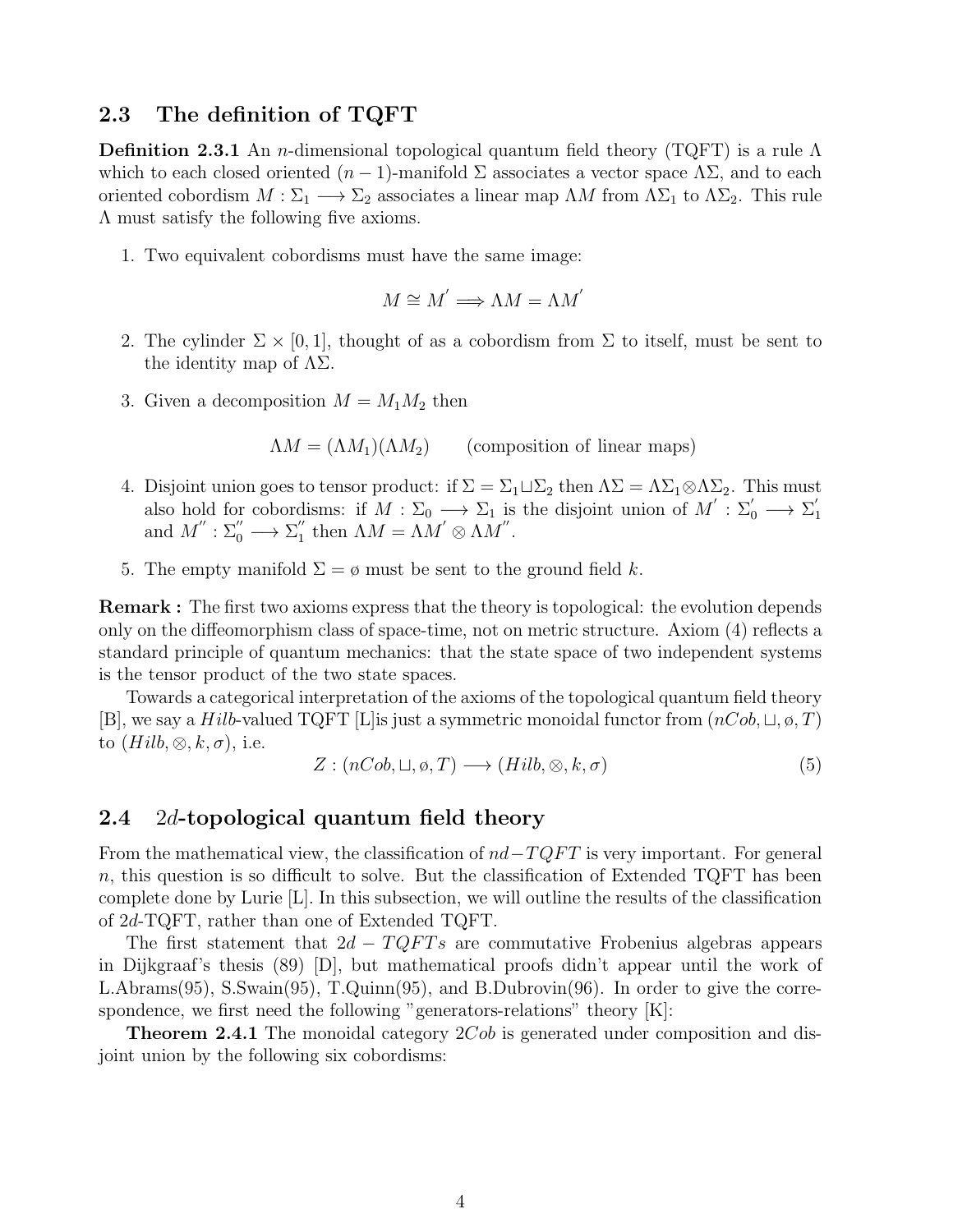

and, those cobordisms satisfy the following relations (figure:1-6).



Figure 1: identity relations



Figure 2: sewing indices



Figure 3: associativity and coassociativity



Figure 4: commutativity and cocommutativity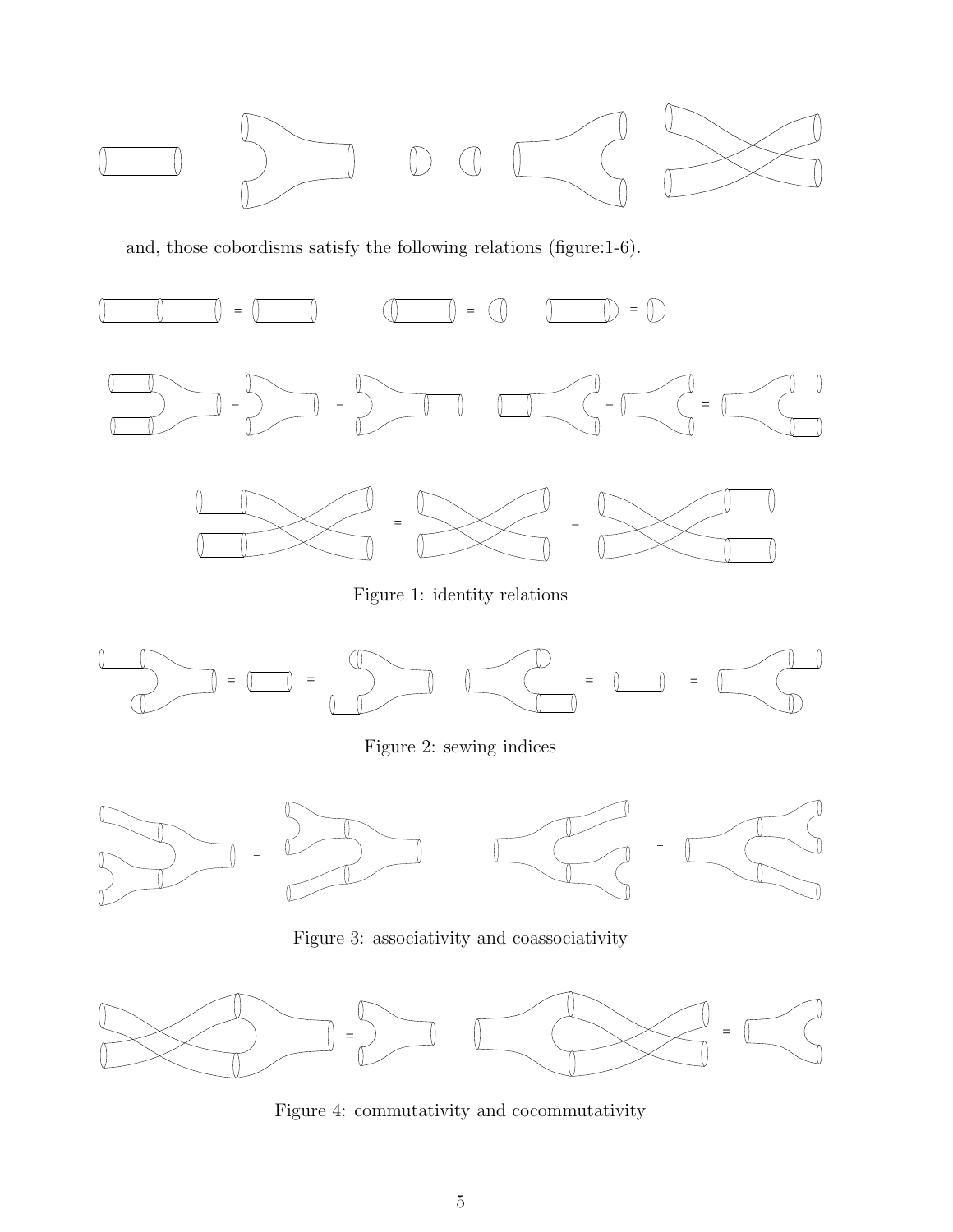

Figure 5: Frobenius relation



Figure 6: symmetry

From the theorem and the definition of TQFT, we can construct the following beautiful correspondence:

Theorem 2.4.2 There is a canonical equivalence of categories

$$
2TQFT_k \simeq cFA_k \tag{6}
$$

where  $2TQFT = Rep_k(2Cob) = SymMonCat(2Cob, Hilb_k)$  whose objects are the symmetric monoidal functors from  $2Cob$  to  $Hilb_k$ , and whose arrows are the monoidal natural transformation between such functors.  $cFA_k$  denote the category of commutative Frobenuis algebras over k and Frobenuis algebra homomorphisms.

### 2.5  $1 - 2 - 3$  theorem

The above description of  $nd - TQFT$  always read " $(n - 1) - n$ " theory, for example, the  $0-1$  theory Z assigns a vector space  $Z(M)$  to every closed 0-manifold M. A zero dimensional manifold  $M$  is simply a finite set of points. An orientation of  $M$  determines a decomposition  $M = M_+ \sqcup M_-$  of M into "positively oriented" and "negatively oriented" points. In particular, there are two oriented manifolds which consist of only a single point, up to orientation-preserving diffeomorphism. let us denote these manifolds by  $P$  and  $Q$ , then we obtain vector spaces  $Z(P)$  and  $Z(Q)$  where  $Z(Q)$  is dual space of  $Z(P)$ . We write  $Z(P) = V$  and  $Z(Q) = V$ , for some finite-dimensional vector space V. We must also specify the behavior of  $Z$  on 1-manifolds  $B$  with boundary which is diffeomorphic either to a closed interval  $[0, 1]$  or to a circle  $S^1$ . There are five cases to consider, depending on how we decompose  $\partial B$  into "incoming" and "outgoing" pieces.

• Suppose that  $B = [0, 1]$ , regarded as a cobordism from P to itself. Then  $Z(B)$  coincides with the identity map  $id: V \longrightarrow V$ .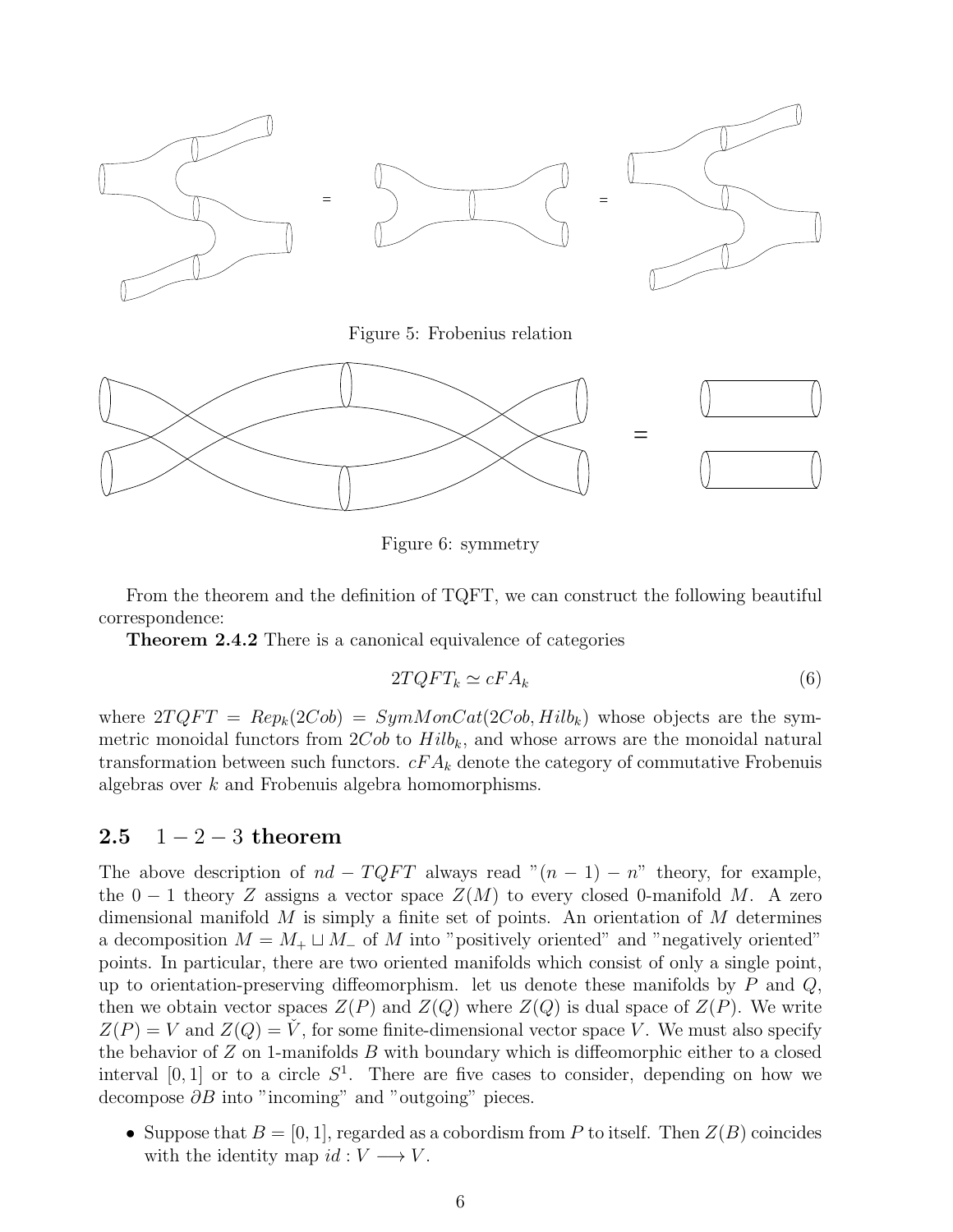- Suppose that  $B = [0, 1]$ , regarded as a cobordism from Q to itself. Then  $Z(B)$ coincides with the identity map  $id : \check{V} \longrightarrow \check{V}$ .
- Suppose that  $B = [0, 1]$ , regarded as a cobordism from  $P \sqcup Q$  to the empty set. Then  $Z(B)$  is a linear map from  $V \otimes V$  into ground field k: namely, the evaluation map  $(v, \lambda) \longmapsto \lambda v.$
- Suppose that  $B = [0, 1]$ , regarded as a cobordism from the empty set to  $P \sqcup Q$ . Then  $Z(B)$  is a linear map from k to  $V \otimes V$ . Under the canonical isomorphism  $P \sqcup Q \simeq End(V)$ , this linear map is given by  $x \longmapsto xid_V$ .
- Suppose that  $B = S^1$ , regarded as a cobordism from the empty s et to itself. Then  $Z(B)$  is a linear map from k to itself, which we can identity with an element of k. Decomposing  $S^1 \simeq z \in C$ :  $|z| = 1 = S^1 \cup S^1$ , where  $S^1 = z \in C$ :  $(|z| = 1) \cap Im(z) \le 0$ and  $S^1_+ = z \in C : (|z| = 1) \cap Im(z) \ge 0$  meeting in the subset  $S^1_- \cap S^1_+ = \pm 1$ , then we get the composition of the maps

$$
k \simeq Z(\phi) \longrightarrow Z(\pm 1) \longrightarrow Z(\phi) \simeq k \tag{7}
$$

Consequently,  $Z(S^1)$  is given by the trace of the identity map from V to itself: in other words, the dimension of  $V$ .

From the "0−1" theory, we can get the invariants via cutting and gluing the cobordism, and an element of k to each closed n-manifold and a vector space to any closed  $(n-1)$ -manifold. What we will gain to  $(n-2)$ -manifold? This just concerns with Extend TQFT which is also called  $0 - 1 - 2 - \cdots - n$  theory. There is a very beautiful correspondence between  $0-1-2-\cdots-n$  theories and dualizable objects [BD][L].

**Theorem** (Baez-Dolan-Lurie) Let  $\mathcal C$  be a symmetric monoidal infinity *n*-category. Then the space of  $0-1-2-\cdots-n$  theories of framed manifolds with values in C is homotopy equivalent to the space of fully dualizable objects in  $\mathcal{C}$ .

In this paper, we don't refer this topic. We will see what does Chern-Simons with compact Lie group attach to a point (i.e.  $0 - 1 - 2 - 3$  theory) in part 2 via this theorem.

For  $1 - 2 - 3$  theory, we have the following theory [BK]

**Theorem** A 1 – 2 – 3 theory F determines a modular tensor category  $C = F(S^1)$ . Conversely, a modular tensor category C determines a  $1-2-3$  theory F with  $F(S^1) = C$ .

I do not know a structure theorem for  $2-3$  theories (i.e.  $3d$ -TQFT) like the theorem 2.4.2. There is an open problem: can  $3d - TQFTs$  distinguish closed 3d manifold? It is a very interesting problem which I concern all the time.

### 3 Chern-Simons Theory

In this section, we will focus on the Chern-Simons theory [F2].

Let X be a  $3d$ -manifold and G be a connected, simply connected, compact Lie group, and an invariant form  $\langle \rangle$  on its Lie algebra g. Define the category  $\mathcal{C}_X = \mathcal{C}_X^G$  of G connections as follows. An object in  $\mathcal{C}_X$  is a connection  $\Theta$  on a principal G bundle  $P \longrightarrow X$ . A morphism  $\Theta' \longrightarrow \Theta$  is a bundle map  $\psi : P' \longrightarrow P$  covering the identity map on X (i.e. a bundle morphism) such that  $\Theta' = \psi^* \Theta$ . Obviously, such a category is a groupoid. Let  $A_P$  of all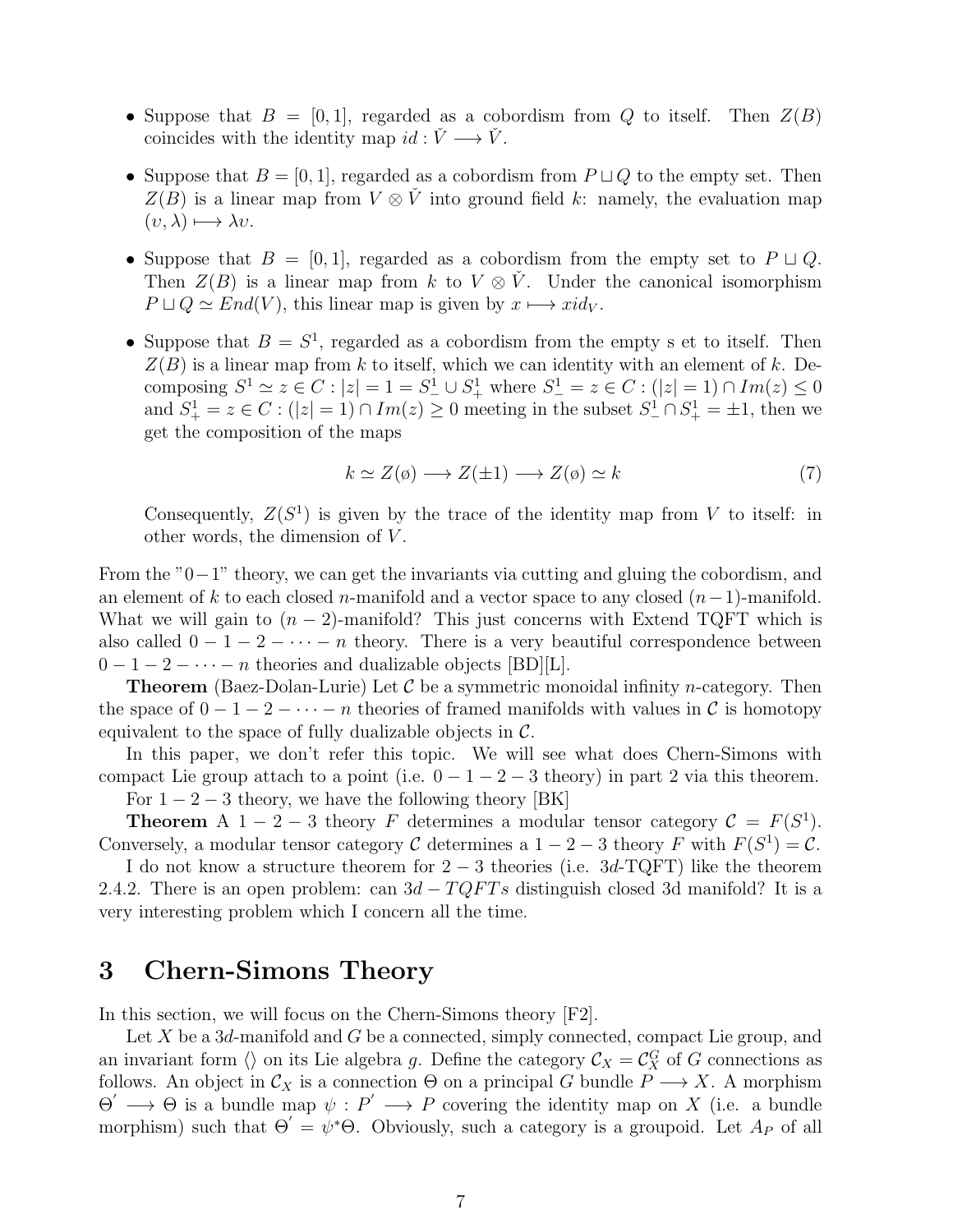connections on principal G bundle  $P \longrightarrow X$ , it is an affine subspace of  $\Omega_P^1(g)$ , the vector space of g-valued 1-forms on P. Then the objects of  $C<sub>X</sub>$  form a union of affine space

$$
Obj(C_X) = \sqcup A_P
$$

where  $P$  is the collection of all principal  $G$  bundles over  $X$ .

Before we give the theorem of Chern-Simons action, we first make the following integrating hypothesis on the bilinear form  $\langle \rangle$ .

**Hypothesis** Assume that the closed form  $-\frac{1}{6}$  $\frac{1}{6} \langle \theta \wedge [\theta \wedge \theta] \rangle$  represents an integral class in  $H^3(G;R)$ , where  $\theta$  is the Maurer-Cartan form.

Fix a G connection  $\eta$  on  $Q \longrightarrow Y$ , where Y is an oriented closed 2-manifold. Let  $\mathcal{C}_Q$  be the category whose objects are sections  $q: Y \longrightarrow Q$ . For any two sections  $q, q'$  there is a unique morphism  $\psi: q \longrightarrow q'$ , where  $\psi: Q \longrightarrow Q$  is the gauge transformation such that  $q' = \psi q$ . Define the functor  $\Xi_{\eta}: \mathcal{C}_{Q} \longrightarrow L$  by  $\Xi_{\eta}(q) = \mathbb{C}$  for all q, where  $\mathbb{C}$  has its standard metric, and  $\Xi_{\psi}: q \longrightarrow q'$  is a multiplication by  $c_Y(q^*\eta, g_{\psi}q)$ , where  $g_{\psi}: Q \longrightarrow G$  is the map associated to  $\psi$ , and  $c_Y$  is the cocycle

$$
c_Y(a,g) = exp(2\pi i \int_Y (\langle Ad_{g^{-1}}a \wedge \phi_g \rangle + W_Y(g)), a \in \Omega_Y^1(\mathfrak{g}), \quad g: Y \longrightarrow G
$$
 (8)

We obtain the metrized line  $L_{\eta} = L_{Y,\eta}$  of invariant section.

We now give the theorem of Chern-Simons action  $S_X(p, \theta) = \int_X (p_* \alpha(\Theta))$ , where p:  $X \longrightarrow P$  be a section and  $\alpha(\Theta)$  be the Chern-Simons form as the lagrangian of field  $\Theta$ .

**Theorem 3** Let G be a connected, simply connected compact Lie group and  $\langle \rangle : \mathfrak{g} \otimes \mathfrak{g} \longrightarrow$  $\mathbb R$  an invariant form on its Lie algebra q which satisfies the integrality condition Hypothesis. Then the assignments

$$
\eta \mapsto L_{\eta}, \qquad \eta \in \mathcal{C}_Y \tag{9}
$$

$$
\Theta \mapsto e^{2\pi i S_X(\Theta)}, \qquad \Theta \in \mathcal{C}_X \tag{10}
$$

defines above for closed oriented 2-manifolds  $Y$  and compact oriented 3-manifolds  $X$  are smooth and satisfy:

• (Functoriality) If  $\psi: Q' \longrightarrow Q$  is a bundle map covering an orientation preserving difeomorphism  $\bar{\psi}: Y^* \longrightarrow Y$ , and  $\psi$  is a connection on  $\tilde{Q}$ , then there is an induced isometry

$$
\psi^* : L_\eta \longrightarrow L_{\psi^*\eta} \tag{11}
$$

and these compose properly. If  $\varphi : P' \longrightarrow P$  is a bundle map covering an orientation preserving diffeomorphism  $\varphi : X' \longrightarrow X$ , and  $\Theta$  is a connection on P, then

$$
\partial \varphi^* e^{2\pi i S_X \Theta} = e^{2\pi i S_{X'} \varphi^* \Theta},\tag{12}
$$

where  $\partial \varphi : \partial P' \longrightarrow \partial P$  is the induced map over the boundary.

• (Orientation) There is a natural isometry

$$
L_{-Y,\eta} \cong \overline{L_{Y,\eta}},\tag{13}
$$

$$
e^{2\pi S_{-X}(\Theta)} = \overline{e^{2\pi S_X(\Theta)}}\tag{14}
$$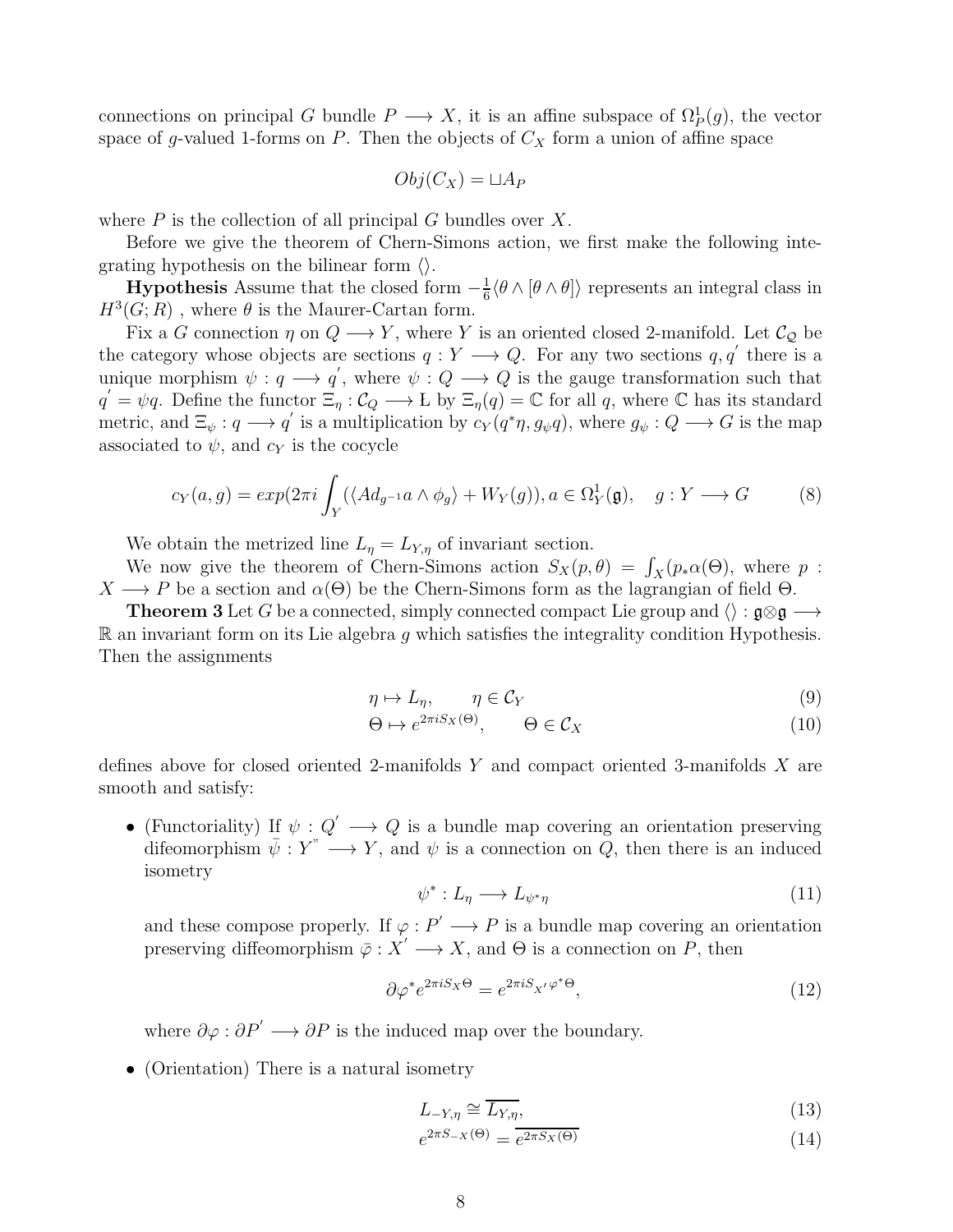• (Additivity) If  $Y = Y_1 \sqcup Y_2$  is a disjoint union, and  $\eta_i$  are connections over  $Y_i$ , then there is a natural isometry

$$
L_{\eta_1 \sqcup \eta_2} \cong L_{\eta_1} \otimes L_{\eta_2}.\tag{15}
$$

If  $X = X_1 \sqcup X_2$  is a disjoint union, and  $\Theta_i$  are connections over  $X_i$ , then

$$
e^{2\pi i S_{X_1 \sqcup X_2}(\Theta_1 \sqcup \Theta_2)} = e^{2\pi i S_{X_1}(\Theta_1)} \otimes e^{2\pi i S_{X_2}(\Theta_2)}.
$$
\n(16)

• (Gluing) Suppose  $Y \hookrightarrow X$  is a closed, oriented submanifold and  $X^{cut}$  is the manifold obtained by cutting X along Y. Then  $\partial X^{cut} = \partial X \sqcup Y \sqcup (-Y)$ . Suppose  $\Theta$  is a connection over X, with  $\Theta^{cut}$  the induced connection over  $X^{cut}$ , and  $\eta$  the restriction of  $\Theta$  to Y. Then

$$
e^{2\pi i S_X(\Theta)} = Tr_\eta(e^{2\pi i S_{X^{cut}}(\Theta^{cut})})
$$
\n(17)

where  $Tr_{\eta}$  is the contraction

$$
Tr_{\eta}: L_{\partial\Theta^{cut}} \otimes L_{\eta} \otimes \overline{L_{\eta}} \longrightarrow L_{\partial\theta} \tag{18}
$$

We usually use the "gluing" law to compute the invariants of manifold, and the "additivity" law is crucial point to construct the TQFT via Chern-Simons theory.

### 4 Span and Cospan

To construct the TQFT via Chern-simons theory, we firt need to construct a functor ♮ from  $nCob$  to  $Span(FT)$  of field space category. Let us give the definition of Span and Cospan.

#### 4.1 The category Span(FT)

**Definition 4.1** Given any category C, a span  $(S, s, t)$  between objects  $X_1, X_2 \in \mathcal{C}$  is a diagram in  $\mathcal C$  of the form

$$
X_1 \longleftarrow S \longrightarrow X_2
$$

**Definition 4.2** Given two spans  $(S, s, t)$  and  $(S', s', t')$  between  $X_1$  and  $X_2$ , a morphism of spans is a morphism  $g : S \longrightarrow S'$  making the diagram commutes.

Composition of spans S from  $X_1$  to  $X_2$  and  $S'$  from  $X_2$  to  $X_3$  is given by pullback: that is, an object R with maps  $f_1$  and  $f_2$  making the diagram which satisfies the "universal property" commutes.

**Definition 4.3** A cospan in  $\mathcal{C}$  is a span in  $\mathcal{C}^{op}$ , morphisms of cospan are morphisms of span in  $\mathcal{C}^{op}$ , and composition of cospans is given by pullback in  $\mathcal{C}^{op}$ -that is, by pushout in  $\mathcal{C}.$ 

From the definitions of "Cobordism" and "Cospan", obviously, a cobordism from  $\Sigma_1$  to  $\Sigma_2$  can viewed as a cospan from  $\Sigma_1$  to  $\Sigma_2$ .

As we describe above, for a manifold X with  $\partial X = Y_0 \sqcup Y_1$  (Y<sub>0</sub> and Y<sub>1</sub> may be ø), We have a groupoid  $\mathcal{C}_X$  which is the field space of Chern-Simons theory. We can construct  $\mathcal{C}_{Y_0}$ and  $\mathcal{C}_{Y_1}$  by restriction  $\iota_0: \mathcal{C}_X \longrightarrow \mathcal{C}_{Y_0}$  and  $\iota_1: \mathcal{C}_X \longrightarrow \mathcal{C}_{Y_1}$ . Obviously,  $(\mathcal{C}_X, \iota_0, \iota_1)$  is a span between  $\mathcal{C}_{Y_0}$  and  $\mathcal{C}_{Y_1}$ . Then we obtain the category  $Span(FT)$  which is a monoidal category, composition as its monoidal product.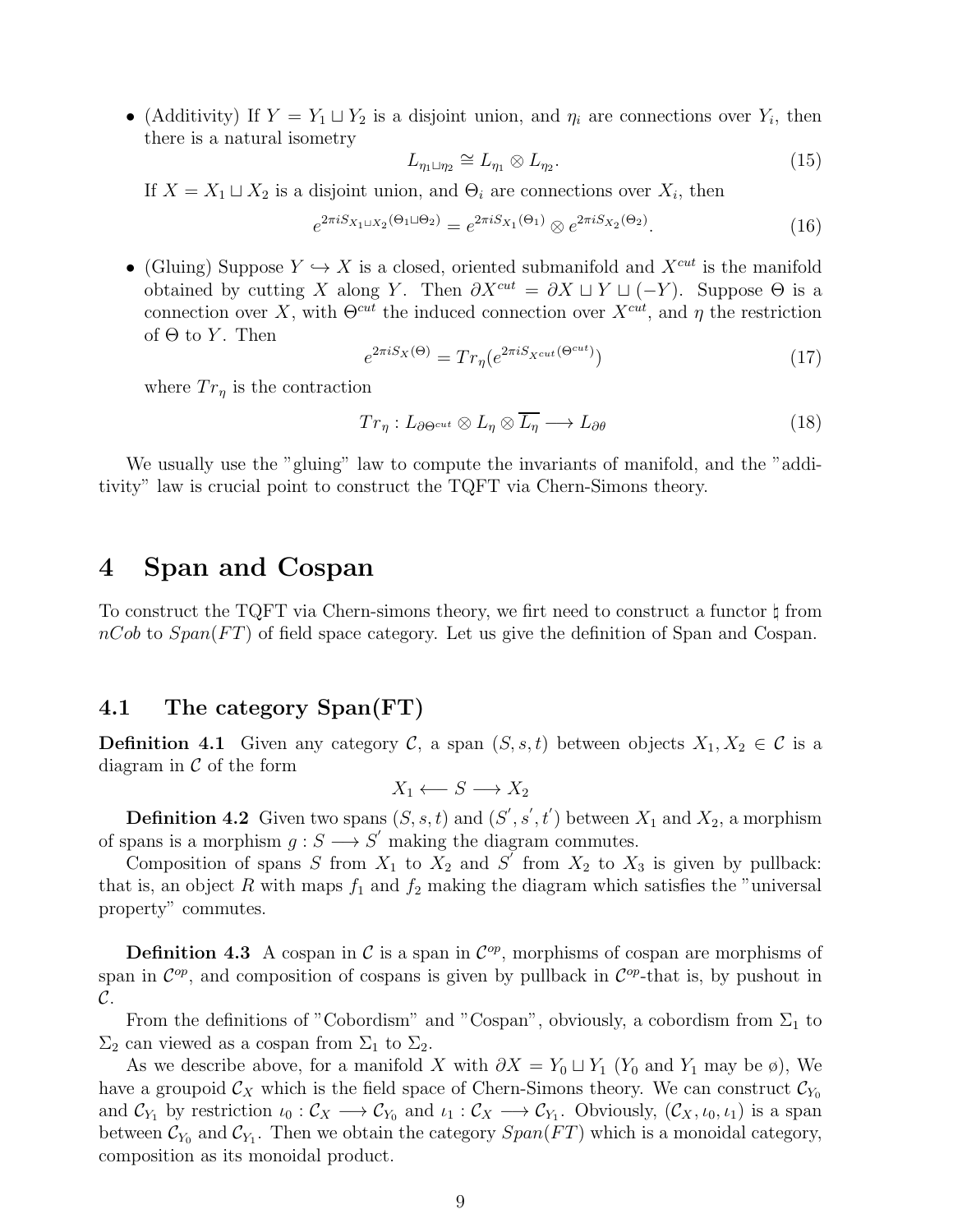#### 4.2 Functor from 3Cob to Span(FT)

From the above consideration, we have the following property.

Property 4.2 There is a monoidal functor

$$
\natural: \quad 3Cob \longrightarrow Span(FT) \tag{19}
$$

$$
Y \longmapsto \mathcal{C}_Y
$$
  
\n
$$
Y_0 \longrightarrow X \longleftarrow Y_1 \longmapsto \mathcal{C}_{Y_0} \longleftarrow \mathcal{C}_X \longrightarrow \mathcal{C}_{Y_1}
$$
 (20)

where  $Y$  is an object of  $3Cob$ .

**Proof.** The check is straightforward from the above details.

### 5 TQFT via Chern-Simons Theory

Now we begin to construct the TQFT. We need another monoidal functor  $\heartsuit$ 

$$
\heartsuit : (Span(FT)) \longrightarrow Hilb \tag{21}
$$

#### 5.1 The monoidal functor  $\heartsuit$

For any closed 2-manifold Y associated to  $\mathcal{C}_Y$ , an object of  $Span(FT)$ , we can get a metrized line  $L_n$  to each  $\eta \in \mathcal{C}_Y$ . Assume there exist measures  $\mu_X$ ,  $\mu_Y$  on the spaces  $\mathcal{C}_X$ ,  $\mathcal{C}_Y$ , then define the Hilbert space  $H_Y = L^2(\mathcal{C}_Y)$ . For the morphism  $\mathcal{C}_{Y_0} \leftarrow \mathcal{C}_X \rightarrow \mathcal{C}_{Y_1}$  of the monoidal category  $Span(FT)$ , we define the linear map as the push-pull-with-kernel  $e^{iS_X}$ :

$$
t_* \circ e^{iS_X} \circ s^* : H_{Y_0} \longrightarrow H_{Y_1} \tag{22}
$$

In short,we get the monoidal functor as follow.

**Theorem 5.1** There is a monoidal functor  $\heartsuit$  from the category  $Span(FT)$  to Hilb assigning

$$
\mathcal{C}_Y \longrightarrow H_Y \tag{23}
$$

$$
C_{Y_0} \longleftrightarrow C_X \longrightarrow C_{Y_1} \longrightarrow t_* \circ e^{iS_X} \circ s^* : H_{Y_0} \longrightarrow H_{Y_1}
$$
 (24)

where  $t: \mathcal{C}_X \longrightarrow \mathcal{C}_{Y_0}$  and  $s: \mathcal{C}_X \longrightarrow \mathcal{C}_{Y_1}$ .

**Proof.** From the Chern-Simons theory, we can easily to get  $\mathcal{C}_Y \longmapsto H_Y$ , and the above constructions just interpret that  $\heartsuit$  is a functor. What we need to check is that this functor is a monoidal, i.e.

$$
t'_{*} \circ \exp(iS_{X'}) \circ s^{'*} \circ t_{*} \circ \exp(iS_{X}) \circ s^{*} = t'_{*} \circ r'_{*} \circ \exp(iS_{X' \circ X}) \circ r^{*} \circ s^{*}
$$
 (25)

where  $t':\mathcal{C}_{X'} \longrightarrow \mathcal{C}_{Y_2}, s':\mathcal{C}_{X'} \longrightarrow \mathcal{C}_{Y_1}, r:\mathcal{C}_{X' \circ X} \longrightarrow \mathcal{C}_{X}, \text{ and } r':\mathcal{C}_{X' \circ X} \longrightarrow \mathcal{C}_{X'},$ and

$$
\heartsuit(\mathcal{C}_{Y_0 \circ Y_1}) = H_{Y_0} \otimes H_{Y_1}.\tag{26}
$$

(25)is hold, since the pushforward  $t_*$  and  $t'_*$  are integrations and  $e^{2\pi i S_{X\cup X'}(\Theta_1\cup\Theta_2)}$  $e^{2\pi i S_X(\Theta_1)} \otimes e^{2\pi i S_{X'}(\Theta_2)}.$ 

And (26) is hold, since  $L_{\eta_1 \sqcup \eta_2} \cong L_{\eta_1} \otimes L_{\eta_2}$ .

The proof is complete.

From the above proof, we can conclude that the functor  $\heartsuit$  is equivalent to the "additivity" law of Chern-Simons theory.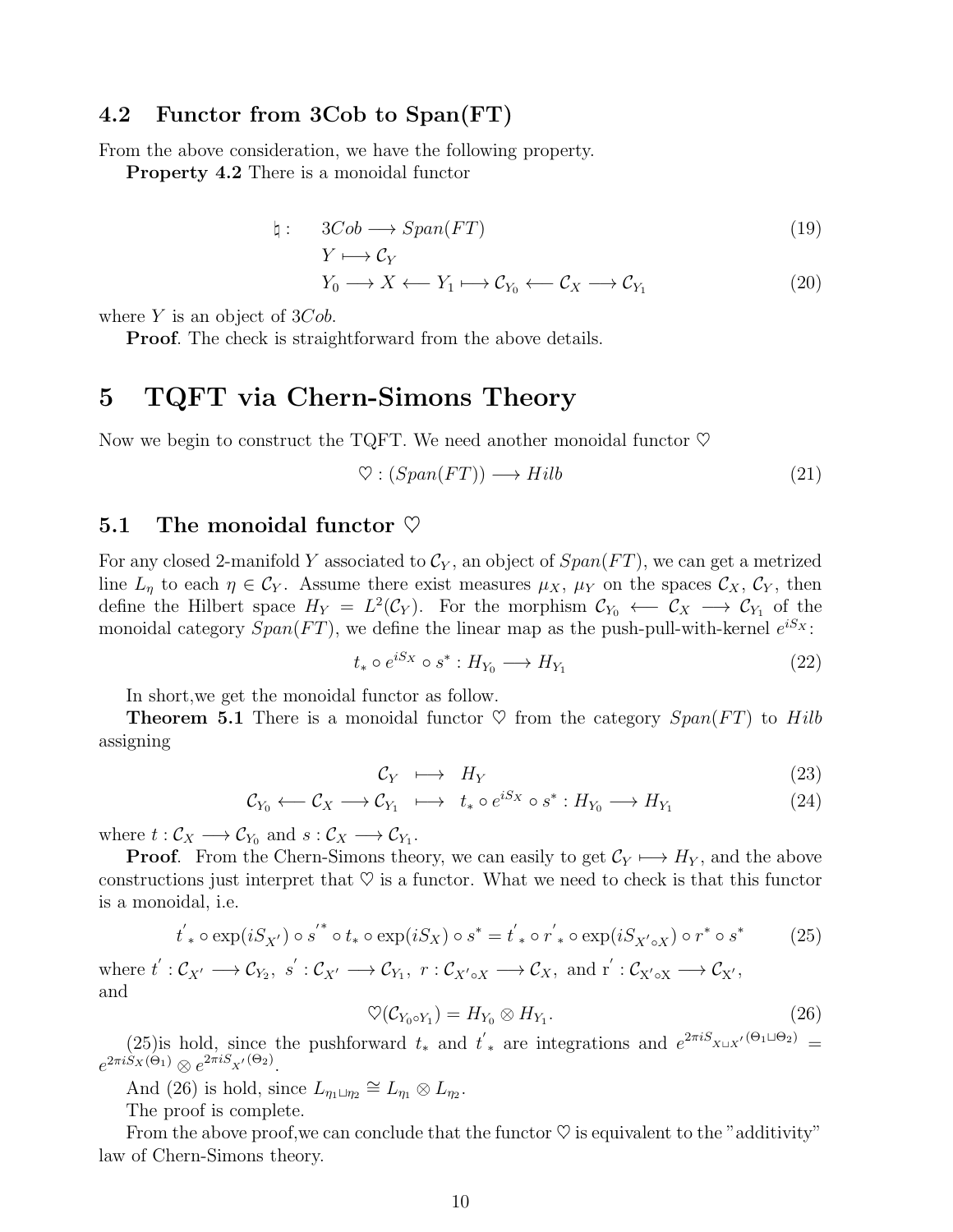#### 5.2 Construction of TQFT

Using the above two monoidal functors, we can construct our 3d-TQFT.

Theorem 5.2 The functor

$$
Z = \heartsuit \circ \natural \tag{27}
$$

is a 3d-TQFT.

**Proof.** Since both  $\heartsuit$  and  $\natural$  are monoidal functors, so is Z. Then Z is a 3d-TQFT from the definition of nd-TQFT. The proof is complete.

## 6 Conclusion

For abstract TQFT, how to construct a physical one is very interesting problem. In this paper, we construct a TQFT via Chern-Simons theory, which provides invariants of 3dmanifolds, though it appeared in Freed's paper as axioms. In fact, ideas of categorification has been in physical theory [BL], which also can be viewed as our main philosophy: how "high-algebraic" ideas from category theory can illuminate questions in string theory , quantum field theory and geometry.

In the next part, we will see how the higher structure function in the "Extended TQFT", which ultimately concern with the Chern-Simons theory attach to point.

### 7 Acknowledgements

First and foremost, I would like to thank the group directed by Professor Ke Wu (my advisor) and Professor Shikun Wang at Morningside Center of Mathematics(MCM ) for giving me the opportunity to take part in and give my topics in the group. I learned much from the group and discussed freely with the members in the group. Secondly, I would like to sincerely thank Dr. Jie Yang for her endless assistance.

### References

- [At] M. Atiyah, *Topological quantum field theories*, Inst. Hautes Études Sci. Publ. Math. (1988), no. 68, 175–186 (1989).
- [Ab] L. Abrams,Two-dimensional topological quantum field theories and Frobenius algebras, J. Knot Th. Ramif. 5, 569-587 (1996).
- [B] B. Bartlett,, Categorical Aspects of Topological Quantum Field Theories.
- [BL] John C. Baez, Aaron Lauda, A Prehistory of n-Categorical Physics, [arXiv:0908.2469](http://arxiv.org/abs/0908.2469)
- [BD] J. Baez, J. Dolan, Higher-dimensional algebra and topological quantum field theory, Jour. Math. Phy. 36(1995), 6073-6105.